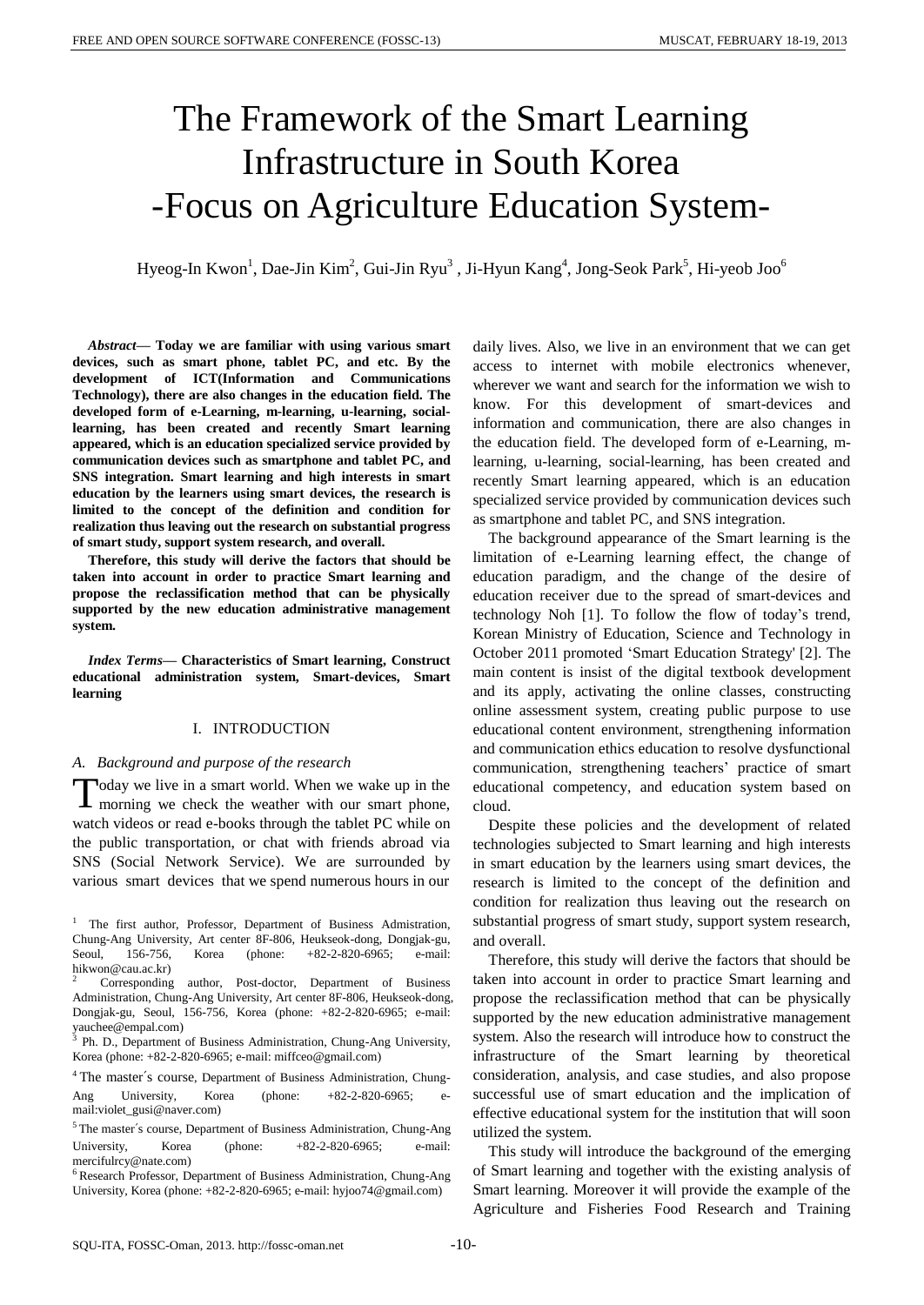Institute to show the need of implementing Smart learning. Also, it will introduce the necessary factors that should be considered in Smart learning and the means to construct the new education administrative management system when reclassifying the curriculums in the use of Smart learning.

## II. ADVANCED RESEARCH

#### *A. Understanding of current education system*

Traditional offline training is the face-to-face training of instructors and learners that had the temporal and spatial limitations. These limitations have been supplemented by the advantages of e-learning. By the mid-1990s, e-learning have actively been used in elementary school, middle school, high school, college education, and in the corporate human resource development and management methods. E-learning is intentionally designed through a pre-planned Web to foster the learner's knowledge or ability in a particular way Ritchie & Hoffman[3]. However, Noh[1] pointed out the limitation of e-Learning that provides only the education service contents that is based on universal learners given by the suppliers. Kim[4] also criticized that e-learning lacks human contact thus cannot offer the education effect that was given by the traditional offline education.

With the given education methods is difficult to get the effect of the close interaction between instructors and learners that is required in the current education system. Also, there is a problem with the contents that are centrically based on existing providers that cannot meet the diverse needs of the users.

#### *B. Smart learning*

Smart learning can effectively solve these problems. With the use of diverse smart equipments it can meet the needs of individual learners' characteristic and learning need, proved contents based on learning level, and through network learning it is possible for the learners to achieve offline learning such as cooperative learning.

#### *1) Definition of Smart learning*

Research on Smart learning has been carried out by many researchers, and the representative definition of Smart learning of the research is presented in the following Table 1.

| Researcher             | Definition                                                                                                                                                                                                                                                              |  |  |  |
|------------------------|-------------------------------------------------------------------------------------------------------------------------------------------------------------------------------------------------------------------------------------------------------------------------|--|--|--|
| Noh[1]                 | Combination of smart information and communication<br>technologies that makes it easy to access the source of<br>information on the learning, support learners and<br>leaner-instructor interaction effectively, the learner-<br>driven human-centered learning methods |  |  |  |
| Kang[5]                | For the purpose of equipment and smart infrastructure,<br>and creative problem-solving skills of the 21st century,<br>it integrated the smart education methods into self-<br>directed learning and intellectual teaching - learning<br>methods                         |  |  |  |
| Radford <sup>[6]</sup> | A series of activities that cause changes in behavior by<br>practicing or gaining new knowledge through<br>independent and intelligent activities in formal and<br>non-formal education.                                                                                |  |  |  |

Table 1 Definition of Smart learning

## *2) Characteristics of Smart learning*

Smart learning is not a new education method but a teaching system that has the characteristic of current e-Learning and complements the problems of the e-Learning. Therefore, in this study we looked at the features of the e-Learning that can be applicable to Smart learning and additionally explored the characteristic of e-learning to derive the important factors of the Smart learning. The characteristics that are shown in many previous studies of e-Learning that can be also applied to Smart learning are selfdirected learning, interaction, and LMS. In addition, to these characteristics are knowledge-building community, the use of SNS, and the use of Smart devices. Knowles[7] stressed that self-directed learning is a form when learner is in the dominant position in learning, and the learner's experience is important, learning becomes personalized, problem-centered learning becomes possible and intrinsic motivation increases the learning effect. Lim[8] saw that Smart learning made personalized self-directed learning possible which is a more advanced form of e-Learning's self-directed learning. Based on these studies, Smart learning allows the learners to use the contents of the learners level and their characteristics, which is an progressed definition of original e-Learning, thus in this research Smart learning is defined as the optimized personalized learning for individual self-directed learners. Wagner[9] defined interaction as "an interaction between individual learners and groups that influences each other". In this study, the interaction was defined as active knowledge and opinion exchange activities between learner-instructor, learner-learner and those who are related to learning. Scardamalia & Bereiter[10] argued that knowledge-building community was possible for general learners to build new knowledge through collaboration same as to professionals. In this study, it no longer sees knowledge-building community practicing learners as consumers but defined them as new knowledge creating activities through partnerships with stakeholders in the education community. Kim et al.[11] said LMS(Learning Management System) is a information management system that manages learning assistance, registration, learning resource management, and the measurement of learning outcomes. In this study, LMS is defined as efficient educational learning management system that includes sharing and interacting of educational contents of Smart learning.

Choi[12] defined SNS as an online human networking services that is centered around oneself that one can share useful information and manage personal relation while Kim et al.[13] defines SNS as a service that allows people to constantly communicate with others by sharing personal information over the Internet. Based on these studies, this research defined the use of SNS as the activity that contributes to the revitalization of smart education that uses SNS.

Smart device is an electronic device that, in purpose of smart education, allows voice, video and internet research anywhere and anytime. The use of this smart device can be seen in the process of learning that learners utilize variety of smart devices to gain smart education. To sum up, the important factors based on the previous study of the Smart learning are like below Table 2.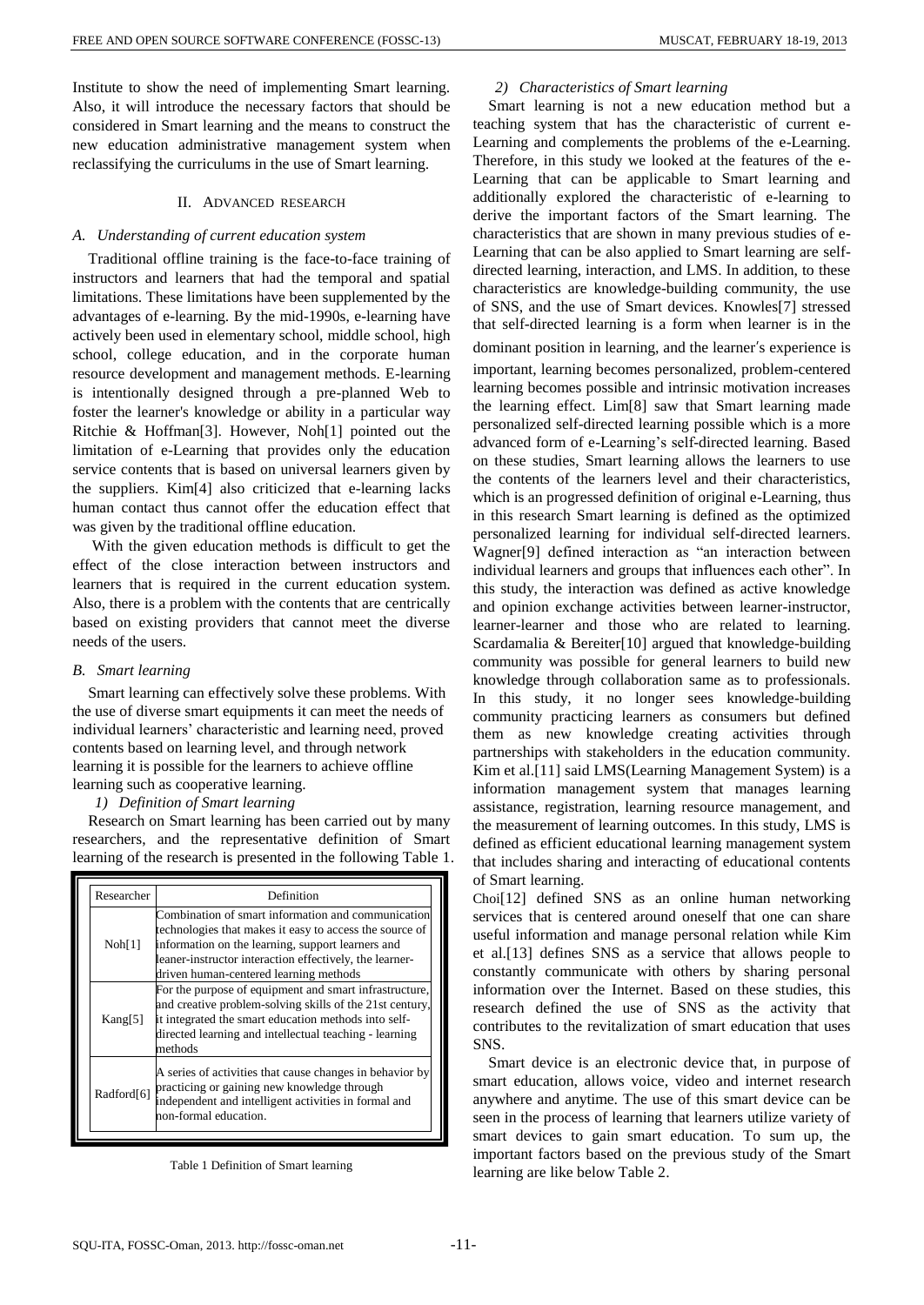| factor                                   | explanation                                                                                                                                                          | researcher                    |
|------------------------------------------|----------------------------------------------------------------------------------------------------------------------------------------------------------------------|-------------------------------|
| learning                                 | self-directed optimize education for individual<br>learners                                                                                                          | Knowles[7]<br>Lim[8]          |
| Interaction                              | active interaction of the people<br>associated with learning such as<br>learner-instructor, learner-learner<br>and etc.                                              | Wagner[9]                     |
| LMS                                      | learning assistance, registration,<br>learning resource management, the<br>measurement of learning outcomes<br>and learning-related information<br>management system | Kim et al.[11]                |
| Knowledge-<br>building<br>community      | collective intelligence creative<br>activities that allow<br>both instructors and learners to<br>prosses education related content                                   | Scardamalia &<br>Bereiter[10] |
| Use of SNS                               | Activities that prospering smart<br>education by using SNS                                                                                                           | Choi[8]<br>Kim et al.[13]     |
| Education<br>practice of<br>smart device | Smart education by using variety of<br>smart device                                                                                                                  |                               |

Table 2 important factors of Smart learning

The important factors based on the definition of Smart learning and its characteristics of above previous studies are like below Table 3.

| Researcher             | Characteristic |                |         |         |         |         |                              |  |
|------------------------|----------------|----------------|---------|---------|---------|---------|------------------------------|--|
| author                 | 1              | $\overline{c}$ | 3       | 4       | 5       | 6       |                              |  |
| Noh[1]                 | $\circ$        | $\circ$        |         |         | $\circ$ | $\circ$ | Present<br>theory            |  |
| Lim[8]                 | $\circ$        | $\circ$        | $\circ$ | $\circ$ | $\circ$ | $\circ$ | Present<br>theory            |  |
| Kang[5]                | $\circ$        | $\circ$        |         | $\circ$ | $\circ$ | $\circ$ | Present<br>theory            |  |
| P <sub>YO</sub> [14]   |                | $\circ$        | $\circ$ | $\circ$ |         | $\circ$ | positive<br>analysis         |  |
| Radford <sup>[6]</sup> |                |                |         | $\circ$ |         |         | Conference<br>comment        |  |
| Expert A               | $\circ$        |                | $\circ$ | $\circ$ |         | $\circ$ | Professional<br>consultation |  |

Table 3 previous studies of Smart learning

Noh et al.[1] said that the important factors of Smart learning is learner-centered learning environment and the learning effect, the maximum utilization of the state-of-theart information and communication technology, and supporting effective interaction effect Lim[8] stated that it is the combination of state-of-the-art equipment that has smart technology, utilizing community-based learning through social networks, online and offline information integration, providing customized information through data mining, selfdirected and creative learning, and competency development. Kang[5] adduced learner-directed learning, learner-learner, learner-professor, learner-learning programs interaction, the implementation of technology (training, equipment, transfer of knowledge, content development, technology, etc.), and

smart e-learning system (SNS-based collaborative learning). Pyo[14] exerted the use of smart devices, improve system quality and quality of the contents, enable sharing educational contents, and etc.

In this study, it will examine the application of Smart learning curriculum analysis, and school administration system that can support the system based on the important factors presented in Table 3. Through this, the study suggests the elements and strategies necessary for the successful utilization of Smart learning. Also, this study will present the case study carried out on Korean Agriculture and Fisheries Food Research and Training Institute as the important factors.

#### III. STRUCTURE OF CASE STUDY ANALYSIS

Case study can be analyzed in the two axes; curriculum reclassification and Smart learning based education administrative management system. Through the previous studies reclassification of the education curriculum is analyzed centered to curriculum characteristics, stakeholders, educational infrastructure, pre-post management of smart learning-based education administration management system, information management, education administration, LMS, and LCMS (Learning Contents Management System). This is shown in Figure 1



Fig.1 Structure of case study analysis

## IV. CASE STUDY

The reason for choosing Korean Agriculture and Fisheries Food Research and Training Institute is this institution under the government is representing institution that has high interest in actively promoting smart education. Also, the curriculum of the Agriculture and Fisheries Food Research and Training Institute does not have clear educational classification systems, its education method is mainly done in groups, its IT technology does not reflect the change of the education management system, and the problem goes on. In order to solve these problems SNS and IT technology using ICT (Information and Communications Technology) needs to be adapted, and also new educational administration system is desperately needed to be established for positive ongoing educational personnel, and solving systematic curriculum and trainees post and premanagement problems. Thus, the Institute Agriculture and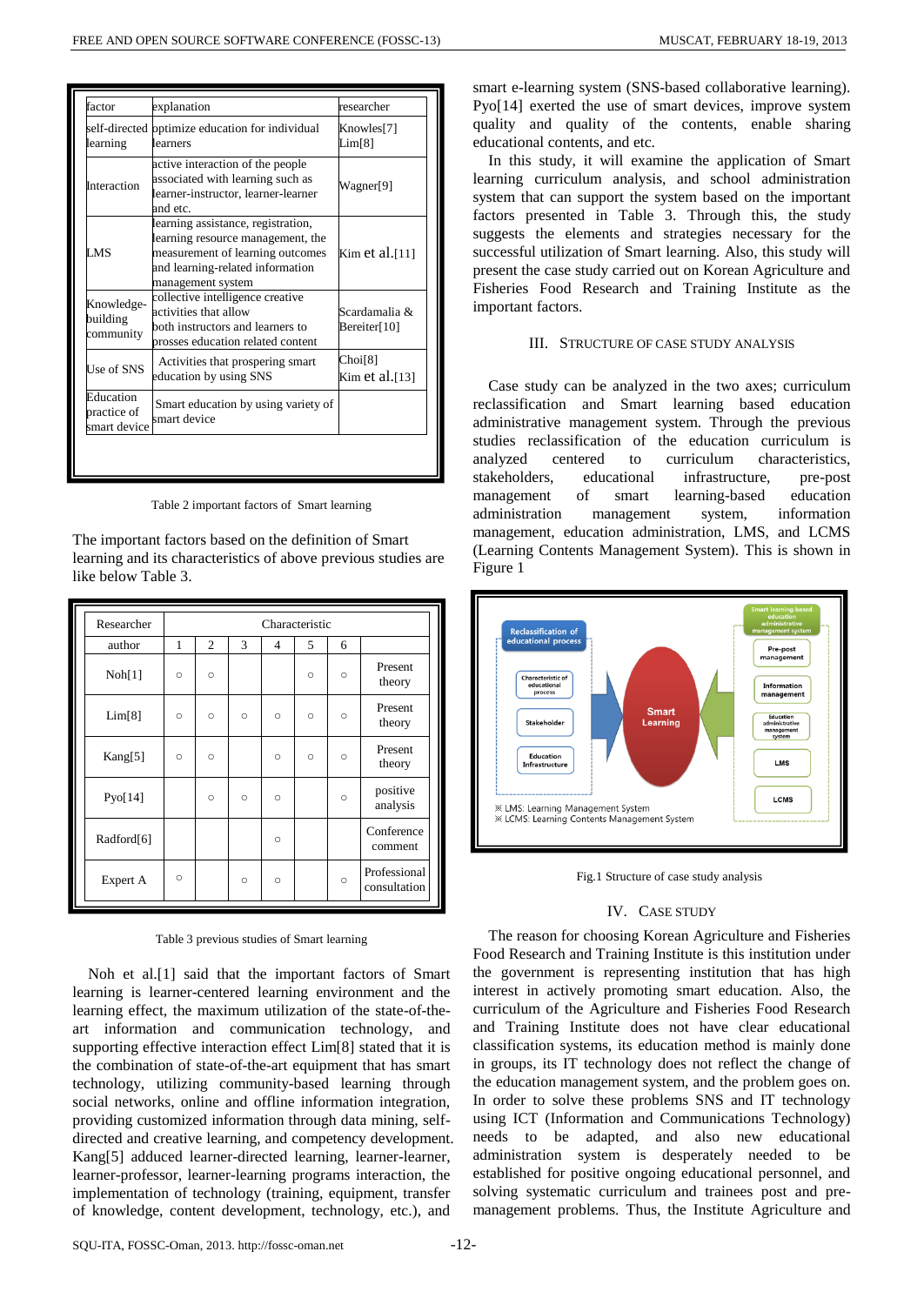Fisheries Food Research and Training Institute's case were chosen.

## *A. Reclassification of education process*

Present Agriculture and Fisheries Food Research and Training Institute's curriculum does not have a clear classification system on education process consequently focuses on job training, and education methods mainly consists of group training and online training but mostly in group training. These educational system and method does not reflect the current characteristics of the students and instructors, and the educational support system does not meet the recent changes in the educational environment. The important elements of Smart learning this study reflects is that educational system of Agriculture and Fisheries Food Research and Training Institute's can be classified as the below Figure 2 Three major classifications were constructed based on the characteristics of the educational process, education stakeholders, and educational infrastructure. The characteristics of educational process were classified into general duty, professional duty, policy/institutional, capacity-building, and public. Education stakeholders were classified on the basis of the lecturers and the educational subject. Education infrastructure was classified on the base of the realization of Smart learning which uses SNS-based smart devices.



Fig.2 Reclassification of education process

Figure 3 show the educational application of Smart learning and the guideline to realization of Smart learning through the data base based on education classification system. With Smart learning it can maximize the effectiveness of the education and present the ways to interact and share information through social network learning as to overcome the problems of the current online education.



Fig.3 The guideline to realization of Smart learning.

## *B. Ways to construct educational administration system based on Smart learning*

Current Agriculture and Fisheries Food Research and Training Institute's educational administration system has pre-post administration problem such as completing duplicate subjects and no proper feedback after the education, and the introduction of new educational technologies to meet the changing educational environment and system is needed. Figure 4 proposes the new construction of education administration management system.

New education administration management system is a plan that is based on Smart learning which will allows both the learners and instructors to easily create and share variety of contents with the new education administration management system that is based on Smart learning. By developing this knowledge content sharing platform it will procure the ease of use which is the characteristic of Smart learning. Through the use of OCW (Open Course Ware) it can build free good quality public education materials and at the same time minimize the cost of double-data management to reduce discomfort and increase the efficiency of data management. With e-Portfolio it can improve the interlock of membership information, course information and such, and provide system that can manage students' competencies and educational history. Using Mobile-LMS construction of mobile supporting system is possible and this will allow interactive functional system.



Fig.4 New education administration management system that is based on Smart learning.